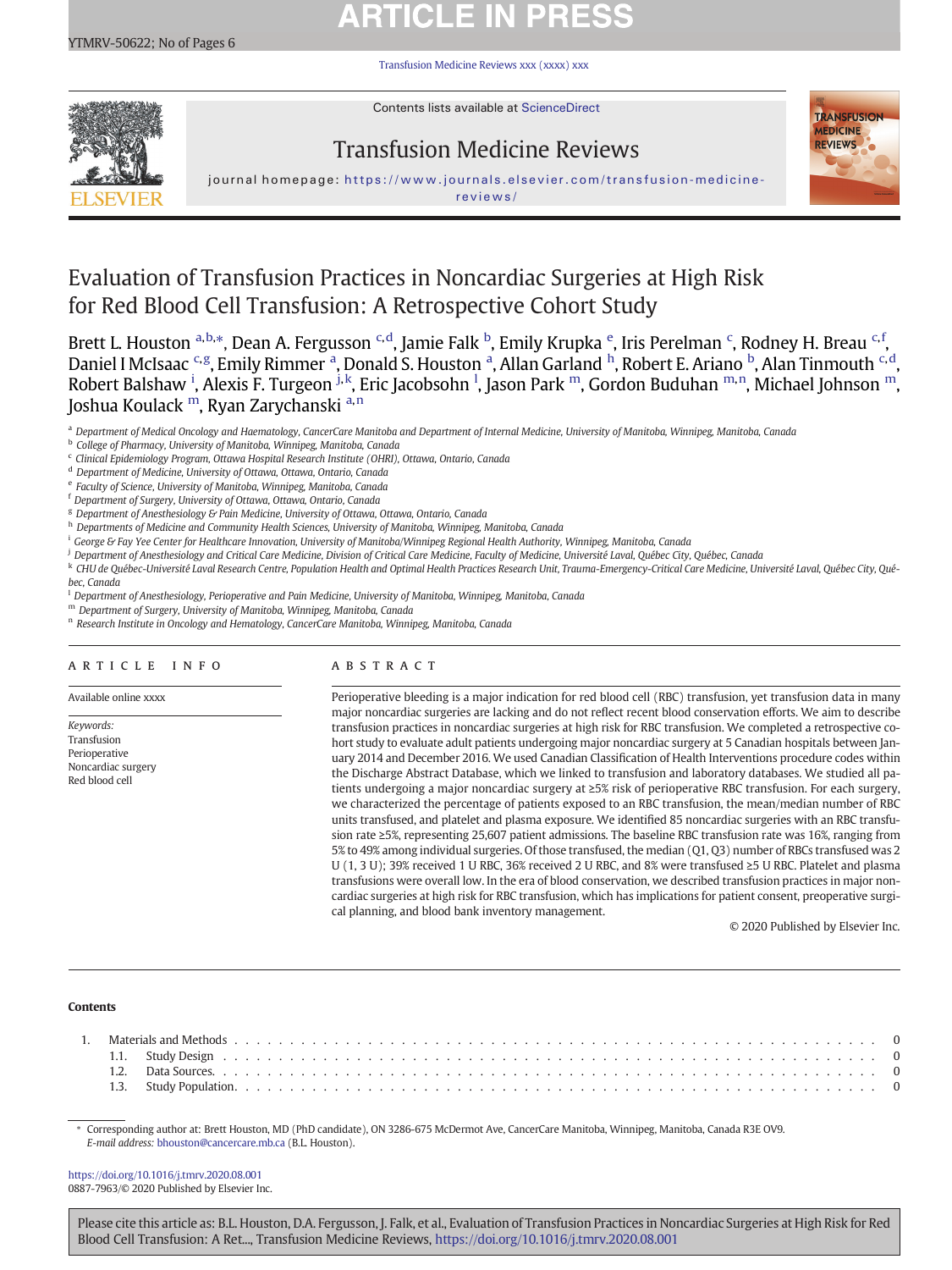Approximately 700,000 red blood cell (RBC) transfusions are administered annually in Canada, with an estimated cost of \$600 per unit and approximately \$1 billion in Canadian health care expenditure each year [\[1-3\]](#page-5-0). Although transfusions can be life-saving, they are not without harm [\[4](#page-5-0)]. Transfusions are associated with both allergic and nonallergic transfusion reactions, infection, immune dysregulation, prolonged postoperative length of stay, and increased morbidity [\[5-10\]](#page-5-0).

Perioperative bleeding is a major indication for allogeneic RBC transfusion and is the third most common indication for transfusion in US hospital inpatients [\[11](#page-5-0),[12\]](#page-5-0). Approximately 50% of patients undergoing major cardiac and orthopedic surgery receive a perioperative transfusion [\[13-15](#page-5-0)]. Data are lacking in other major noncardiac surgeries and do not reflect recent efforts to minimize perioperative transfusion [\[7,16-19](#page-5-0)]. The objective of our study is to describe transfusion practices in noncardiac surgeries at high risk for RBC transfusion to inform patient consent discussions, preoperative planning, and blood bank utilization by health care practitioners and health system administrators.

### 1. Materials and Methods

### 1.1. Study Design

We completed a retrospective cohort study to evaluate all patients (≥18 years of age) undergoing noncardiac surgery at 3 hospitals in Winnipeg, Manitoba (Health Sciences Centre, St. Boniface General Hospital, and Concordia Hospital), and 2 hospitals in Ottawa, Ontario (Ottawa Hospital, Civic and General Campuses), between January 1, 2014 and December 31, 2016. These are tertiary care centers that provide health service to approximately 2 million people.

### 1.2. Data Sources

We obtained patient demographics and clinical and administrative hospitalization data from the Discharge Abstract Database (DAD), a national database which captures patient hospitalizations. The DAD at each hospital undergoes a continual process of data quality assurance and data validation, and uses standard International Classification of Diseases coding for diagnoses and comorbidities and Canadian Classification of Health Interventions (CCI) coding for surgical procedures [\[20\]](#page-5-0). Manitoba transfusion data were obtained from a provincial transfusion database (TraceLine) dually governed by Diagnostic Services Manitoba and Canadian Blood Services. Supplementary laboratory data in Manitoba were obtained from the hospital Laboratory Information System. Ontario transfusion and laboratory data were obtained from the Ottawa Hospital Data Warehouse, a repository of clinical and health administrative data that are routinely validated to ensure accuracy.

### 1.3. Study Population

We evaluated all patients undergoing a major noncardiac surgery at high risk of perioperative RBC transfusion. High risk of RBC transfusion was a priori defined as 5% or greater. This transfusion threshold was chosen because clinicians and patient partners identified that a 1 in 20 chance of transfusion was both substantive and allowed inclusion of a broad patient population. We included all patients with an inpatient visit and a CCI code. To focus on a surgical population at high risk for RBC transfusion, we removed lower-risk day surgeries by exclusively evaluating inpatient surgeries.We isolated surgeries to those conducted in the main operating room to remove low-risk procedures performed in the emergency department, radiology suite, and hospital ward. We excluded all patients with  $>1$  surgery during their hospitalization, as this could confound the surgery-specific transfusion rates. If a patient was readmitted for another surgery during the study period (2014- 2016), we evaluated only their initial hospital admission.

We stratified the CCI codes by surgical approach, which allowed distinction between open and minimally invasive surgeries, as this has clinically significant bleeding implications [\[21,22](#page-5-0)]. Using the letters in the sixth and seventh positions of the CCI codes, letters AA to KS were assigned as "minimally invasive," whereas letters KZ to XY were assigned as "open." As the granularity of CCI codes can make the clinical interpretation challenging ( $n = 2863$  unique codes), we renamed and reclassified the CCI codes to reflect clinically relevant surgeries using both the Canadian Classification of Health Interventions alphabetical index [[23,24](#page-5-0)] and the Winnipeg Regional Health Authority Surgical Information Management System Procedure Catalog [\[25](#page-5-0)]. A list of the CCI codes along with their corresponding surgical descriptions is included in Appendix A. We further refined the surgical population by removing all uncommon procedures (absolute number <30 over the 3-year period), low-risk procedures (transfusion rate <5%), procedures outside of our surgical scope (cardiac, obstetrics), and procedures not associated with bleeding (ie, intubation, biopsies) [\(Fig 1](#page-2-0)).

### 1.4. Study Variables

We obtained patient demographics including age, sex, baseline comorbidities, admission diagnosis, and preoperative hemoglobin. Baseline comorbidities were evaluated using the Charlson comorbidity index [\[26](#page-5-0)]. For preoperative hemoglobin, we obtained the value drawn closest to the start of surgery, within the preceding 4 weeks. Preoperative anemia was defined as a hemoglobin value less than 140 g/L in men and 130 g/L in women [\[27\]](#page-5-0). Surgical information, including surgery name, date/time, and urgency (eg, elective, urgent/emergent), was obtained from the DAD using standardized CCI procedure codes [[23,24\]](#page-5-0). To evaluate transfusions related to perioperative bleeding, we included all transfusions from the start of surgery to 7 days postoperatively or hospital discharge, whichever occurred first.

### 1.5. Outcomes

For each surgical domain and individual surgery, we characterized the percentage of patients exposed to RBC transfusion and the mean/median number of RBC units transfused. We summarized the distribution of RBC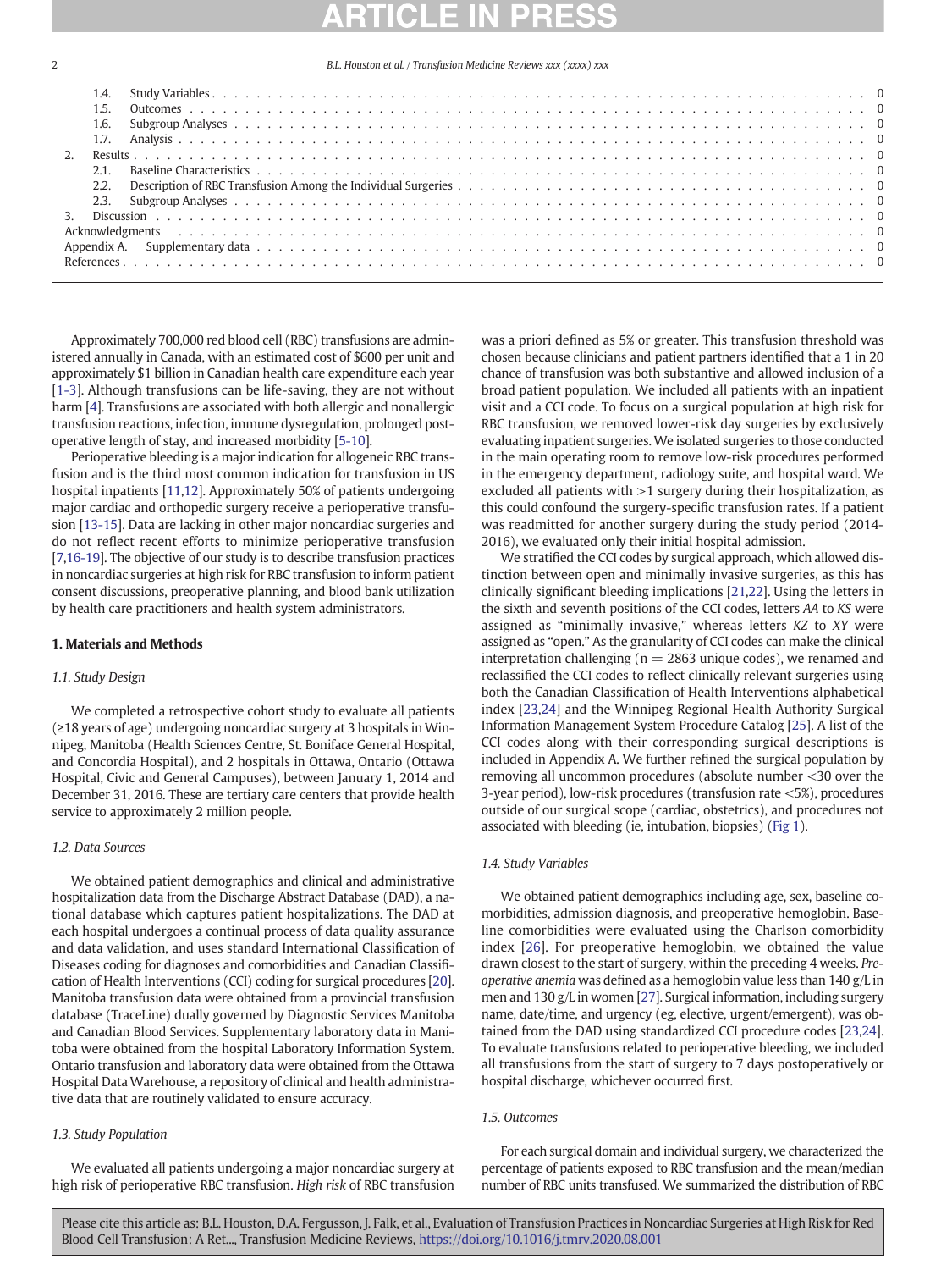<span id="page-2-0"></span>

Fig 1. Flow diagram depicting the derivation of our surgical cohort.

transfusions by describing the noncardiac surgeries with the highest risk of transfusion, as well as those with the highest annual number of RBC units transfused (ie, transfusion burden). This identifies common surgeries where a high percentage of patients are transfused a low number of RBC units and lower-frequency surgeries where patients receive larger numbers of RBC units. For each individual surgery, we evaluated the percentage of patients requiring ≥5 U RBC and the timing of RBC transfusion in relation to the surgery. Lastly, we evaluated the percentage of patients exposed to platelets and plasma.

### 1.6. Subgroup Analyses

A priori subgroup analyses included the study of differences in RBC transfusion according to surgical urgency (elective vs urgent/emergent) and surgical approach (open vs minimally invasive).

### 1.7. Analysis

Baseline characteristics were summarized as means (standard deviation [SD]), medians (interquartile range), or frequency (percentage), as appropriate. We analyzed group differences in categorical or continuous data using  $\chi^2$  and t tests, as appropriate. P values less than .5 were considered significant. Sample size calculations were not performed because the primary intent of this analysis was descriptive and the cohort was derived by convenience sampling. Missing data were evaluated and summarized. We conducted all analyses using SAS/STAT software (SAS version 9.4 for Windows; SAS Institute Inc, Cary, NC).

### 2. Results

### 2.1. Baseline Characteristics

In our 5 centers, we captured 82,971 patient admissions with a single surgery performed in hospital operating rooms and 85 noncardiac surgeries with an RBC transfusion rate ≥5%, which represented 25,607 patient admissions (Fig 1). The surgical distribution between cities was comparable. Most surgeries were elective ( $n = 16,383$ ; 64%) and performed using an open surgical approach (69/85; 81%). The mean patient age was 63 years (SD 17 years), and 55% were female. Preoperative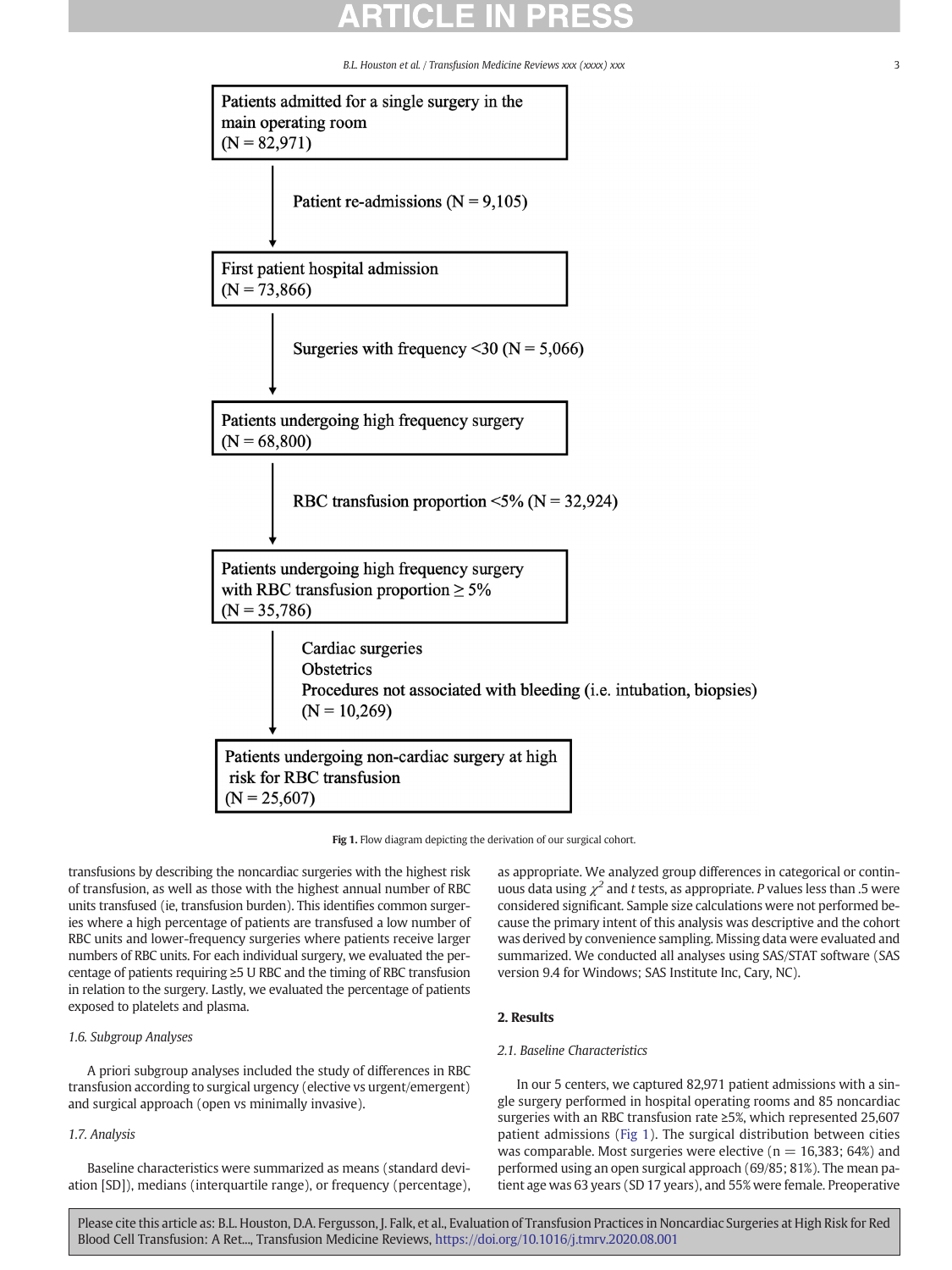## Table 1

| Baseline demographics categorized by surgical domain |  |  |
|------------------------------------------------------|--|--|
|                                                      |  |  |

| Surgical domain    | Surgical volume<br>#surgeries(y) | Urgency<br>(% elective) | Mean age<br>(SD) | <b>Sex</b><br>(% female) | Mean Charlson<br>CI(SD) | Mean preop Hb<br>$(g/L)$ (SD) | % Transfused | Mean # RBC<br>units <sup>a</sup> $(SD)$ | RBC burden<br>$($ # U/y $)$ |
|--------------------|----------------------------------|-------------------------|------------------|--------------------------|-------------------------|-------------------------------|--------------|-----------------------------------------|-----------------------------|
| General surgery    | 4907                             | 57                      | 62.1(16.3)       | 48                       | 2.1(2.8)                | 121 (23)                      | 17.5         | 2.5(2.7)                                | 719                         |
| Gynecology         | 3792                             | 96                      | 52.3(13.2)       | 100                      | 1.2(2.1)                | 125(18)                       | 9.5          | 2.4(1.7)                                | 285                         |
| Neurosurgery       | 296                              | 61                      | 56.7(12.1)       | 71.0                     | 0.9(1.0)                | 133(17)                       | 11.6         | 2.2(1.6)                                | 25                          |
| Orthopedic surgery | 8515                             | 47                      | 70.0 (17.1)      | 56.7                     | 0.6(1.5)                | 121(20)                       | 17.2         | 1.9(1.2)                                | 929                         |
| Otolaryngology     | 187                              | 97                      | 61.2(13.9)       | 44.4                     | 3.2(3.0)                | 130(15)                       | 8.1          | 2.0(0.8)                                | 10                          |
| Plastic surgery    | 416                              | 63                      | 56.5(16.8)       | 44.7                     | 1.2(1.8)                | 118 (24)                      | 9.4          | 2.2(1.1)                                | 28                          |
| Spine surgery      | 2233                             | 66                      | 56.6 (15.3)      | 43.1                     | 0.3(1.3)                | 133(19)                       | 16.6         | 2.9(2.2)                                | 352                         |
| Thoracic surgery   | 736                              | 73                      | 59.5(16.5)       | 43.2                     | 2.1(2.6)                | 124 (22)                      | 17.3         | 2.4(2.6)                                | 103                         |
| Urology            | 1775                             | 81                      | 63.2(14.3)       | 25.4                     | 2.2(1.8)                | 121 (22)                      | 16.2         | 2.8(2.5)                                | 272                         |
| Vascular surgery   | 2750                             | 69                      | 70.1 (11.9)      | 30.3                     | 1.1(1.2)                | 128 (21)                      | 22.2         | 3.1(3.8)                                | 636                         |

CI, comorbidity index; Hb, hemoglobin; Preop, preoperative; U, units; Y, year; SD, standard deviation.

Mean number of RBC transfusions in those patients who received a RBC transfusion.

hemoglobin values were available in 67% of the cohort, with more complete capture among patients undergoing urgent/emergent surgeries (95%). Other study variables had near complete (>99%) capture. Baseline demographics classified by surgical domain and individual surgery type are included in Table 1 and Appendix B, respectively.

### 2.2. Description of RBC Transfusion Among the Individual Surgeries

In our surgical cohort, the baseline RBC transfusion rate was 16% and ranged from 5% to 49% among individual surgeries. Of those transfused, the median (Q1, Q3) number of RBCs transfused was 2 U (1, 3 U); 39% received 1 U RBC, 36% received 2 U RBC, and 8% were transfused ≥5 U RBC. The 10 surgeries with the highest RBC transfusion risks were open cystectomy (49%), open abdominal aortic repair (46%), open splenectomy (46%), spinal fusion with vertebrectomy (38%), open abdominal aortic bypass (38%), open gastroplasty (36%), femur open reduction internal fixation (35%), above-knee amputation (32%), open gastrectomy (30%), and endoscopic femur fixation (30%) (Table 2, [Fig 2,](#page-4-0) Appendix C). The surgeries that led to the largest annual numbers of RBC units transfused included femur open reduction internal fixation (558 surgeries; 1094 U RBC), open hip arthroplasty (1577 surgeries; 896 U RBC), hysterectomy (1127 surgeries; 773 U RBC), abdominal aortic repair (112 surgeries; 720 U RBC), and spinal fusion (531 surgeries; 677 U RBC).

### Of those who received a RBC transfusion, 27% were transfused intraoperatively, 60% were transfused postoperatively, and 13% were transfused both intraoperatively and postoperatively. Overall, 40% of the RBC units were transfused intraoperatively, and 60% were transfused postoperatively. Postoperative transfusions were administered a median of 50 hours (28, 77 hours) after surgery completion. Platelet and plasma transfusions were overall low, with 4% (3/85) and 12% (10/85) of surgeries associated with a platelet and plasma transfusion rate ≥5%, respectively (Appendix C).

### 2.3. Subgroup Analyses

Compared to elective surgical patients, those admitted for an urgent/ emergent surgery were more likely to have preoperative anemia (hemoglobin 118g/L [95% confidence interval 118-119 g/L] vs 130 g/L [95% confidence interval 129-130 g/L]) and were more likely to receive an RBC transfusion (26% vs 11%;  $P < .001$ ). RBC transfusion was higher among patients undergoing open surgeries compared to minimally invasive surgeries (17% vs 11%;  $P < .001$ ).

### 3. Discussion

In the era of blood conservation initiatives, we have described transfusion practices in major noncardiac surgeries at high risk (≥5%) for RBC transfusion. We focused on both the percentage of patients transfused

### Table 2

Surgery-specific transfusion outcomes

| Surgery                                                         | #<br>Surgeries/y | Mean age<br>(SD) | Sex<br>(%<br>female) | Mean<br>Charlson<br>CI(SD) | Mean preop<br>Hb<br>$(g/L)$ (SD) | %<br>Transfused | Mean $#$<br>U RBC <sup>a</sup><br>(SD) | Transfusion<br>burden (#U<br>$RBC/y$ ) |
|-----------------------------------------------------------------|------------------|------------------|----------------------|----------------------------|----------------------------------|-----------------|----------------------------------------|----------------------------------------|
| Surgeries with the highest percentage of patients<br>transfused |                  |                  |                      |                            |                                  |                 |                                        |                                        |
| Open cystectomy                                                 | 53               | 65.6<br>(11.5)   | 28                   | 2.8(2.6)                   | 125.9(18.3)                      | 49.1            | 78.0(3.1)                              | 239                                    |
| Open abdominal aortic repair                                    | 112              | 70.8(8.6)        | 23                   | 1.2(1.1)                   | 131.2 (21.9)                     | 46.3            | 156.0(4.6)                             | 720                                    |
| Open splenectomy                                                | 17               | 49.1<br>(17.5)   | 56                   | 0.6(1.5)                   | 107.1(26.4)                      | 46.0            | 23.0(4.8)                              | 111                                    |
| Spinal fusion with vertebrectomy                                | 57               | 56.8<br>(13.6)   | 49                   | 0.8(2.1)                   | 126.7(20.7)                      | 38.4            | 66.0(3.5)                              | 233                                    |
| Open abdominal aortic bypass                                    | 63               | 65.8 (9.4)       | 30                   | 1.0(0.9)                   | 135.6 (19.6)                     | 38.3            | 72.0(2.9)                              | 210                                    |
| Surgeries with the highest transfusion burden                   |                  |                  |                      |                            |                                  |                 |                                        |                                        |
| Femur open reduction internal fixation                          | 558              | 74.5<br>(18.6)   | 69                   | 0.9(1.8)                   | 115.1(18.5)                      | 34.8            | 583.0 (1.9)                            | 1094                                   |
| Open hip arthroplasty                                           | 1577             | 68.1<br>(14.4)   | 55                   | 0.4(1.2)                   | 128.7 (17.7)                     | 10.1            | 480.0 (1.9)                            | 896                                    |
| Open hysterectomy                                               | 1127             | 52.6<br>(12.8)   | 100                  | 1.2(2.1)                   | 124.9 (18.2)                     | 9.5             | 320.0 (2.4)                            | 773                                    |
| Open abdominal aortic repair                                    | 112              | 70.8(8.6)        | 23                   | 1.2(1.1)                   | 131.2 (21.9)                     | 46.3            | 156.0(4.6)                             | 720                                    |
| Spinal fusion                                                   | 531              | 57 (15.4)        | 41                   | 0.2(1.0)                   | 132.4 (19.1)                     | 16.1            | 257.0(2.6)                             | 677                                    |

Includes the top 5 surgeries with the highest percentage of patients transfused RBCs, as well as the top 5 surgeries with the highest annual transfusion burden (# U RBC transfused per year).

<sup>a</sup> Mean number of RBC transfusions in those patients who received an RBC transfusion.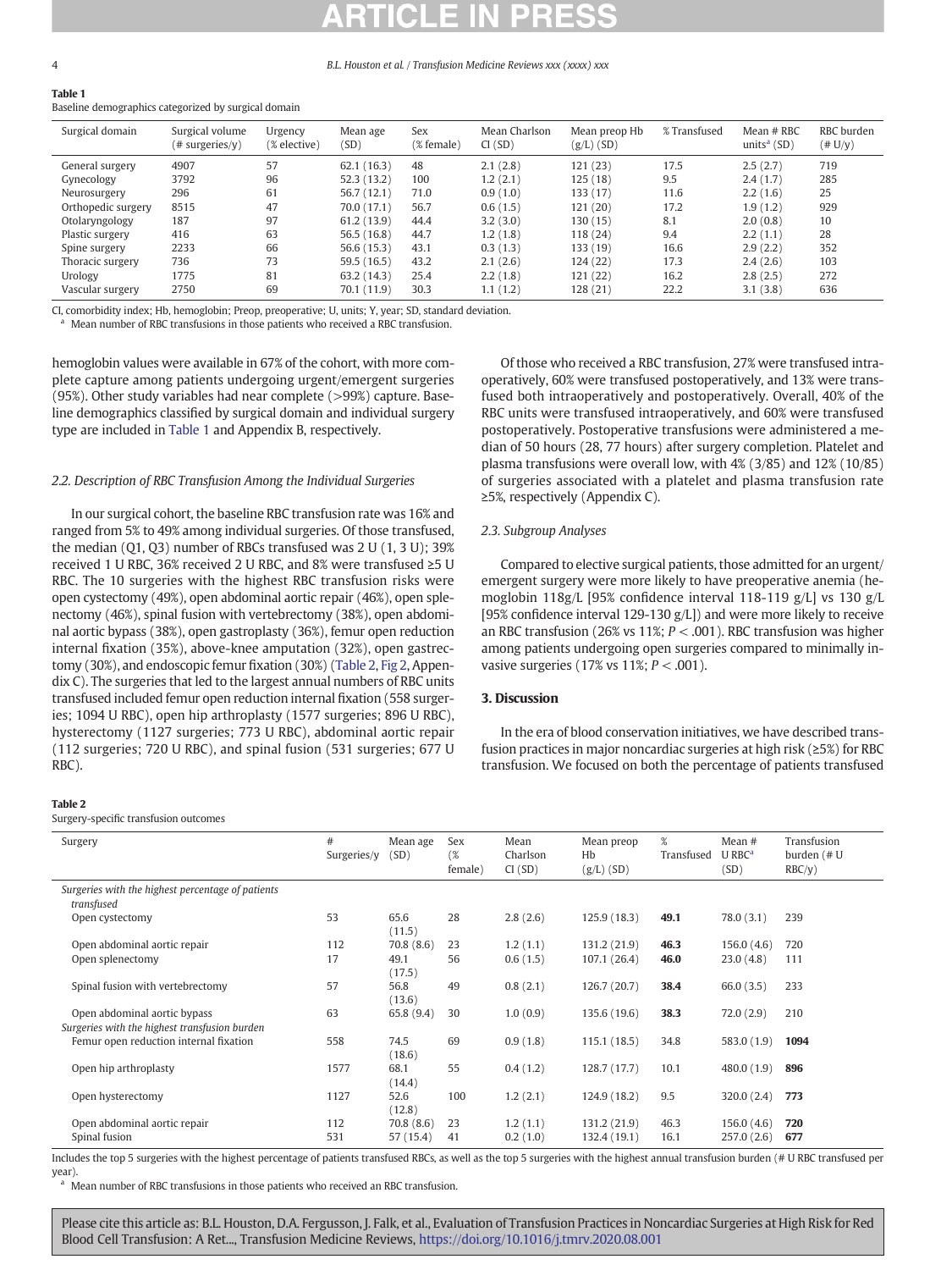<span id="page-4-0"></span>

Fig 2. The top 5 surgeries ranked according to the percentage of patients transfused RBCs (%) and the number of RBC units transfused annually. This captures distinct surgical populations with differential impact on patients and the health care system.

RBCs as well as the number of RBCs transfused annually, as these measures have differing implications. Transfusion exposure is a patient prioritized outcome, which informs patient consent discussions and perioperative surgical planning. Transfusion burden considers both the percentage of patients transfused as well as surgical frequency, with systemic implications for the health care system and blood banking, as blood products are a costly but finite resource [\[1\]](#page-5-0). Except for open abdominal aortic artery repair, surgeries with a high percentage of RBC transfusion were distinct from those with the highest RBC transfusion burden, highlighting that both of these factors should be considered when evaluating perioperative transfusion practices.

Prior studies evaluating the frequency and distribution of real-world perioperative transfusion in noncardiac surgery are outdated and do not reflect recent efforts to mitigate blood transfusion, such as preoperative anemia correction, intraoperative cell salvage, variation in surgical technique, use of more restrictive transfusion thresholds, single-unit transfusion policies, and the increasing use of medications such as tranexamic acid [\[16-18,28-30](#page-5-0)]. Reflective of this, a patient blood management initiative in Ontario, Canada, demonstrated that the implementation of blood conservation efforts substantially reduces perioperative transfusion in select patient populations such as coronary artery bypass grafting, radical prostatectomy, and hip and knee arthroplasty [\[7\]](#page-5-0). Our study builds on these findings by providing a comprehensive and updated description of transfusion practices in noncardiac surgery in the era of blood conservation prioritization.

We preselected a higher-risk surgical population by limiting cohort inclusion to hospitalized patients undergoing a surgery with a transfusion rate ≥5%, a threshold felt to be meaningful to both patient partners and stakeholders. As expected, patients undergoing open surgery experienced increased RBC transfusion exposure, possibly related to the more invasive nature of the surgery, a preselection for higher-risk surgeries that may not be amenable to a minimally invasive approach, and the reduced venous blood loss in minimally invasive surgeries from venous collapse due to pneumoperitoneum-related pressure increases. Nonelective surgeries were also associated with increased RBC transfusion, likely due to the inability to correct preoperative anemia and increased illness acuity and severity.

Using a large multicenter cohort, we used high-fidelity datasets to reliably capture patient demographics, surgical information, and transfusion practices. We comprehensively described the transfusion practices in 85 noncardiac surgeries at high risk for RBC transfusion, involving approximately 25,000 patients. In doing so, we have addressed a knowledge gap by describing real-world transfusion practices in high-risk noncardiac surgery.

Our study describes transfusion practices in 5 Canadian centers; however, institutional differences in surgical practice and transfusion rates may impact generalizability, particularly in resource-limited settings where perioperative practice may vary. We described transfusion practices from 2014 to 2016, which may not reflect recent blood conservation initiatives and may therefore overestimate contemporary transfusion rates [[19\]](#page-5-0). Surgical information was obtained from the DAD, and although standardized, the CCI codes do not directly reflect surgical descriptions in clinical practice. We tried to mitigate this potential limitation by involving surgical content experts and by using both administrative CCI code definitions as well as governmental descriptions to finalize our surgical cohort. The relationship between preoperative anemia and transfusion was difficult to ascertain because preoperative hemoglobin values were limited to 67% of our cohort, with reduced capture in elective surgeries. This likely relates to perioperative guidelines which discourage routine blood work prior to surgery [\[31\]](#page-5-0). Furthermore, it is possible that receipt of transfusion may not reflect true transfusion demand.

In the era of blood conservation, we have described the transfusion practices in major noncardiac surgeries at high risk for RBC transfusion. This has implications for patient consent discussions, preoperative surgical planning, and blood bank inventory management.

### Acknowledgments

We would like to thank Dr Thomas Mutter for his thorough review and insightful feedback to the manuscript.

### Funding

This research was funded by the Manitoba Medical Service Foundation. AFT receives salary support and BLH, DIM, AG, AT, AFT, RHB, DAF, and RZ receive operating support from Canadian Institutes of Health Research. RZ is the recipient of the Lyonel G Israels Professorship in Hematology at the University of Manitoba.

### Conflicts of interest

None.